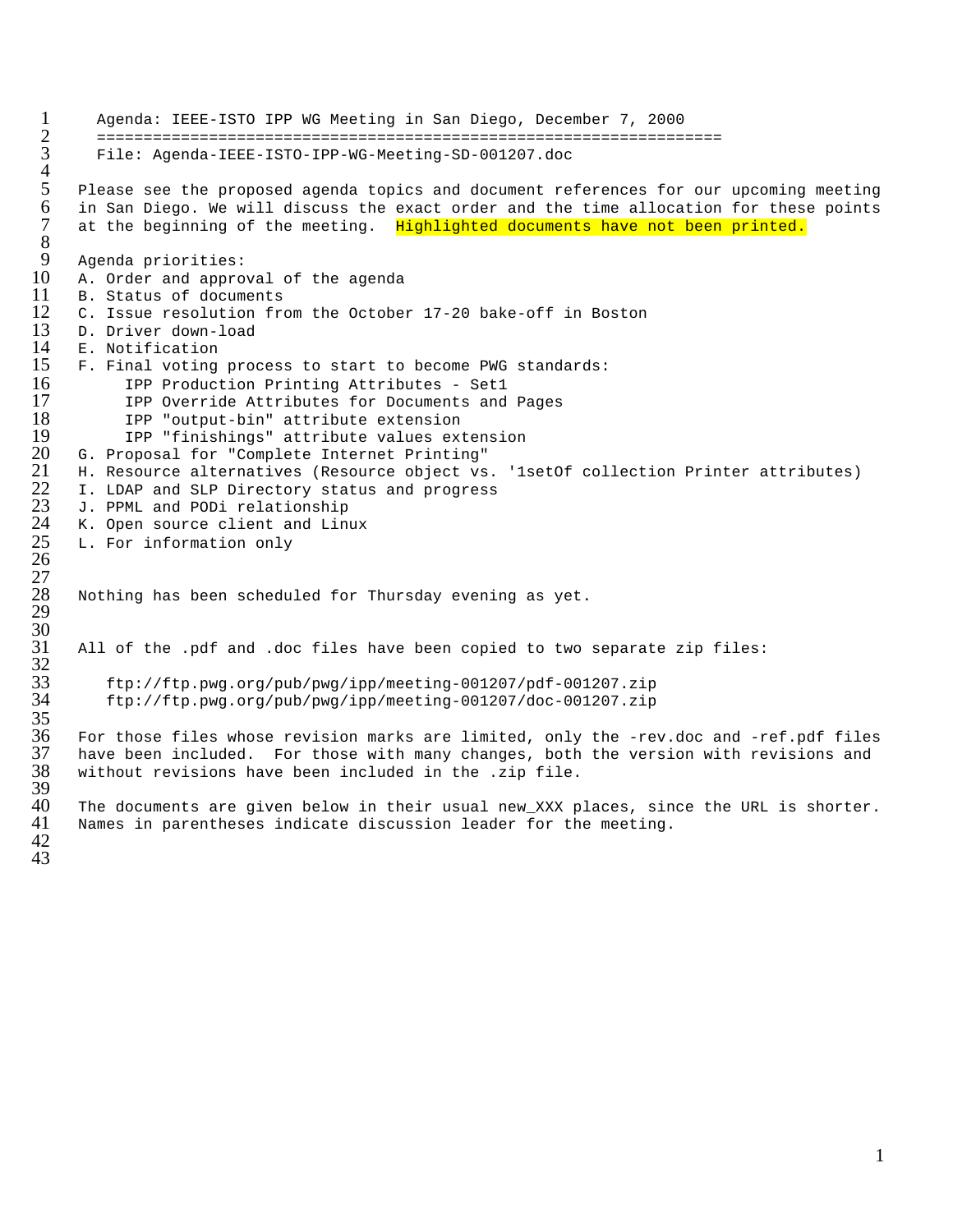|  | Detailed Agenda                                                                                                                                                                        |
|--|----------------------------------------------------------------------------------------------------------------------------------------------------------------------------------------|
|  | A. Order and approval of the agenda                                                                                                                                                    |
|  | 1. "Agenda: IEEE-ISTO IPP WG Meeting in Chicago, December 7, 2000" (Carl-Uno)<br>Agenda-IEEE-ISTO-IPP-WG-Meeting-SD-001207.doc<br>Order to handle documents and time to allot for each |
|  | B. Status of documents (Carl-Uno)                                                                                                                                                      |
|  | 2. See the documents not on the agenda (second half of this document).                                                                                                                 |
|  | C. Issue resolution from the October 17-20 bake-off in Boston                                                                                                                          |
|  | 3. "IPP Bake Off Issue Resolution" (T. Hastings for P. Zehler)<br>ftp://ftp.pwg.org/pub/pwg/ipp/issues/issues-raised-at-bake-off3-001201.pdf                                           |
|  | 4. "IPP/1.1: Implementer's Guide" (T. Hastings for P. Zehler)<br>Possible Input for IPP/1.1: IIG                                                                                       |
|  | See email discussion<br>ftp://ftp.pwg.org/pub/pwg/ipp/new_IIG/ipp-implementers-guide-001201-rev.pdf                                                                                    |
|  | D. Driver down-load                                                                                                                                                                    |
|  | 5. "Print Driver Extension" (Hugo Parra)<br>ftp://ftp.pwg.org/pub/pwg/ipp/new_DRV/draft-ietf-ipp-install-01-001107.pdf                                                                 |
|  | DISCUSS: ISSUE of security and data integrity with downloading executable code!!!                                                                                                      |
|  | E. Notification (status only and need for 3 more RFCs)                                                                                                                                 |
|  | 6. "IPP: The 'ippget' Notification Delivery Method" (Bob Herriot)<br>ftp://ftp.pwg.org/pub/pwg/ipp/new_NOT/ipp-notify-get-001116.pdf                                                   |
|  | Need to write three standards track RFCs in order to get URL scheme registered:                                                                                                        |
|  | ipp:, ippget:, and indp:                                                                                                                                                               |
|  | Any volunteers?                                                                                                                                                                        |
|  | F. Final voting process to start to become PWG standards (Carl-Uno):                                                                                                                   |
|  | 7. "IPP: Production Printing Attributes - Set1" (Tom Hastings)<br>ftp://ftp.pwg.org/pub/pwg/ipp/new_PPE/pwg-ipp-prod-print-set1-001026.pdf                                             |
|  | 8. "IPP: Override Attributes for Documents and Pages" (Tom Hastings)<br>ftp://ftp.pwg.org/pub/pwg/ipp/new_EXC/pwg-ipp-exceptions-model-001130.pdf                                      |
|  | 9. "IPP: "output-bin" attribute extension" (Tom Hastings)                                                                                                                              |
|  | ftp://ftp.pwg.org/pub/pwg/ipp/new_ATT/pwg-ipp-output-bin-attr-001026.pdf                                                                                                               |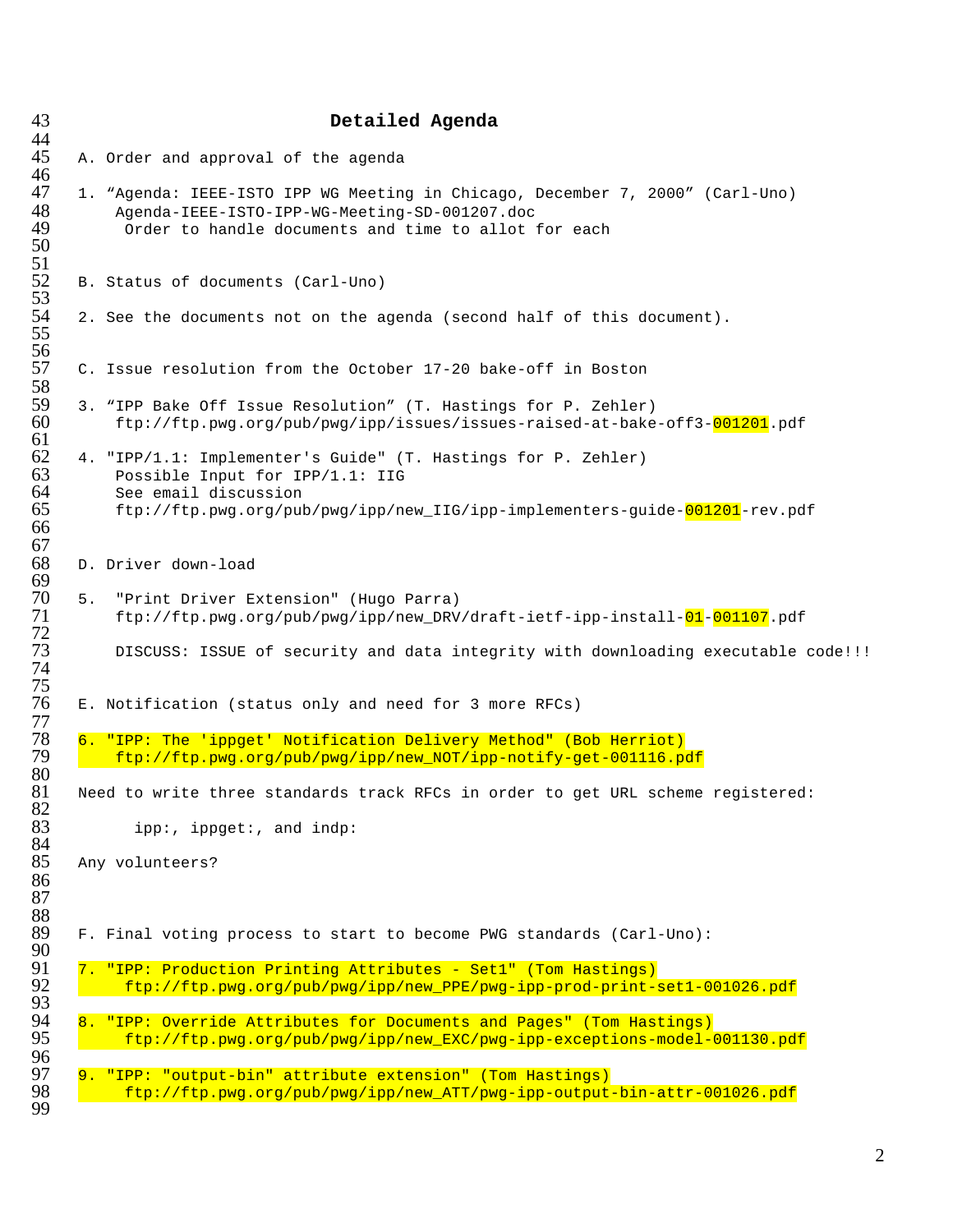```
00 10. "IPP: "finishings" attribute values extension" (Tom Hastings)<br>01 ftp://ftp.pwg.org/pub/pwg/ipp/new VAL/pwg-ipp-finishings-fold-trin
       101 ftp://ftp.pwg.org/pub/pwg/ipp/new_VAL/pwg-ipp-finishings-fold-trim-bale-001030-rev.pdf
\frac{02}{03}103 ISSUE: How are the Finisher MIB and the IPP "finishings" enum attribute aligned in<br>04 semantics and/or encoding?
       semantics and/or encoding?
105
\frac{.06}{07}G. Proposal for "Complete Internet Printing" (Tom Hastings)
\frac{0.08}{0.09}11. "Proposal for a "Complete Internet Printing" standards track document"<br>10 ftp://ftp.pwg.org/pub/pwg/ipp/new COM/complete-ipp-proposal.txt
             110 ftp://ftp.pwg.org/pub/pwg/ipp/new_COM/complete-ipp-proposal.txt
\overline{11}\frac{12}{13}H. Resource alternatives (Tom Hastings)
\frac{14}{15}.15   12. Counter Proposal – Resource as '1setOf collection Printer attributes summary<br>16        ftp://ftp.pwg.org/pub/pwg/ipp/new RES/resource-objects-counter-proposal-0011
            116 ftp://ftp.pwg.org/pub/pwg/ipp/new_RES/resource-objects-counter-proposal-001127.pdf
\frac{17}{18}.18  13. Third alternative Proposal - Separate resource objects and ops for each type<br>.19    ftp://ftp.pwg.org/pub/pwg/ipp/new RES/resource-alt-3-separate-objects.pdf
            119 ftp://ftp.pwg.org/pub/pwg/ipp/new_RES/resource-alt-3-separate-objects.pdf
120
       14. Original Proposal - Resource object summary
            122 ftp://ftp.pwg.org/pub/pwg/ipp/new_RES/resource-objects-summary-proposal-001127.pdf
123
       124 15. Original Proposal complete spec: "IPP Resource Objects"
            125 ftp://ftp.pwg.org/pub/pwg/ipp/new_RES/draft-ietf-ipp-get-resource-01-000901.pdf
126 
127
       I. LDAP and SLP Directory status and progress
       J. PPML and PODi relationship
       K. Open source client and Linux
       L. For information only
\frac{31}{32}<br>\frac{32}{33}133 16. "Assignment of IPP operation-ids, status codes, out-of-band values, and attribute 
       group tags for IETF standards track documents" (Tom Hastings)
            135 ftp://ftp.pwg.org/pub/pwg/ipp/code_allocations/IPP-code-allocations.pdf
136
137
138
139
\frac{40}{41}Documents NOT on the Agenda
\frac{42}{143}The following documents are not intended to be part of the Agenda. They have not been
144 printed and are included in a separate .zip file:
\frac{45}{46}146 ftp://ftp.pwg.org/pub/pwg/ipp/meeting-000913/not-on-agenda-doc-001207.zip
\frac{47}{48}They are included for convenience only, in case members want to refer to them.
149
\frac{50}{51}A. IPP Event Notification
.52<br>.53153 20. "IPP: IPP Event Notification Specification" (Bob Herriot)
            154 ftp://ftp.pwg.org/pub/pwg/ipp/new_NOT/ipp-not-spec-000830-rev.pdf
.55<br>.56156 21. "IPP: The 'mailto:' Notification Delivery Method (Bob Herriot)
```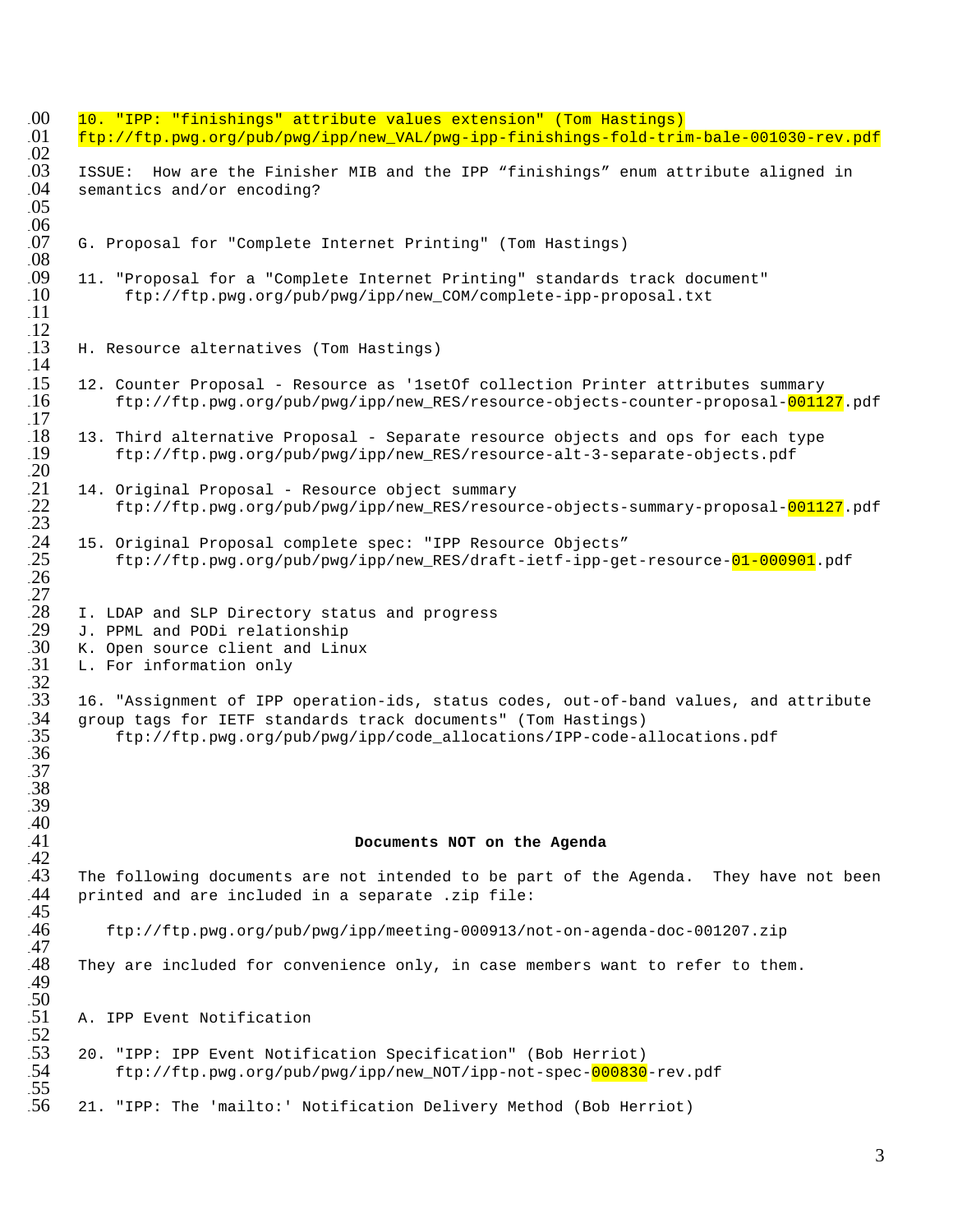```
157 ftp://ftp.pwg.org/pub/pwg/ipp/new_NOT/ipp-notify-mailto-000830.pdf
58<br>59
159 22. "IPP: The INDP Event Notification Delivery Method (Parra, Hastings)<br>60 ftp://ftp.pwg.org/pub/pwg/ipp/new NOT/draft-ietf-indp-method-03-000
            160 ftp://ftp.pwg.org/pub/pwg/ipp/new_NOT/draft-ietf-indp-method-03-000829-rev.pdf
\frac{61}{62}.62  23. "Beginnings of Implementer's Guide section for IPP Event Notification" (Tom H.)<br>.63    ftp://ftp.pwg.org/pub/pwg/ipp/new NOT/ipp-not-spec-for-IIG-000714-rev.doc
            163 ftp://ftp.pwg.org/pub/pwg/ipp/new_NOT/ipp-not-spec-for-IIG-000714-rev.doc
.64<br>.65165 24. "IPP: Notifications over SNMP via Job Monitoring MIB" (Ron Bergman)
166 ftp://ftp.pwg.org/pub/pwg/ipp/new_NOT/draft-ietf-ipp-not-over-snmp-04.pdf
.67<br>.68
168 25. "IPP: Requirements for IPP Notifications" (Carl-Uno Manros)
            169 ftp://ftp.pwg.org/pub/pwg/ipp/new_NOT/ipp-notification-requirements-000509.pdf
.70<br>.71
71 26. "IPP: IPP Notification Delivery Protocol (Parra)<br>72 ftp://ftp.pwg.org/pub/pwg/ipp/new_NOT/draft-ietf
            172 ftp://ftp.pwg.org/pub/pwg/ipp/new_NOT/draft-ietf-indp-000229.pdf
173
74 27. "IPP: Job Progress Attributes" (Tom Hastings, Harry Lewis).<br>75 ftp://ftp.pwg.org/pub/pwg/ipp/new_NOT/ipp-job-prog-attr-00083
        175 ftp://ftp.pwg.org/pub/pwg/ipp/new_NOT/ipp-job-prog-attr-000830.doc
176
177
       B. IPP WG Last Call comments
\frac{79}{80}180 28. Set spec: Need 'any' or 'unknown' for "document-formats-supported" - Carl Kugler
181
^{82}_{83}C. Job and Printer Administrative operations
\frac{84}{85}85 29. "IPP: Job and Printer Administrative Operations" (Tom Hastings, Harry Lewis)<br>86 ftp://ftp.pwg.org/pub/pwg/ipp/new_OPS/ipp-ops-set2-000719.pdf
            186 ftp://ftp.pwg.org/pub/pwg/ipp/new_OPS/ipp-ops-set2-000719.pdf
187
88<br>89
       D. Miscellaneous
190
       191 30. "IPP: attribute syntax for Collection" (Bob Herriot)
        192 ftp://ftp.pwg.org/pub/pwg/ipp/new_COL/ipp-collection-attr-syntax-000504.pdf
\frac{91}{92}<br>\frac{93}{94}194 31. "job-recipient-name" Job Template attribute" (Tom Hastings)
195 21. "IPP: finishings attribute values extension" (Tom Hastings)
196 /pub/pwg/ipp/proposed-registrations/attributes/ipp-job-recipient-name-attr-
       197 000907.doc
198
.99<br>.00E. New operations
201<br>202
202 32. "IPP: Job and Printer Set Operations" (Tom Hastings)<br>203 ftp://ftp.pwg.org/pub/pwg/ipp/new OPS/ipp-job-printe
203 ftp://ftp.pwg.org/pub/pwg/ipp/new_OPS/ipp-job-printer-set-ops-<mark>000323</mark>.pdf<br>204        This document was sent for IPP WG Last Call, ending May 12, 2000.
            This document was sent for IPP WG Last Call, ending May 12, 2000.
205^{206}_{207}207 F. Device operations<br>208 33. "IPP: Set3 Operat
208 33. "IPP: Set3 Operations" (Tom Hastings)<br>209 ftp://ftp.pwg.org/pub/pwg/ipp/new OPS
            209 ftp://ftp.pwg.org/pub/pwg/ipp/new_OPS/ipp-ops-set3-991208.pdf
210
211212 G. IPP/1.1 Documents published as proposed standard RFCs
213
```